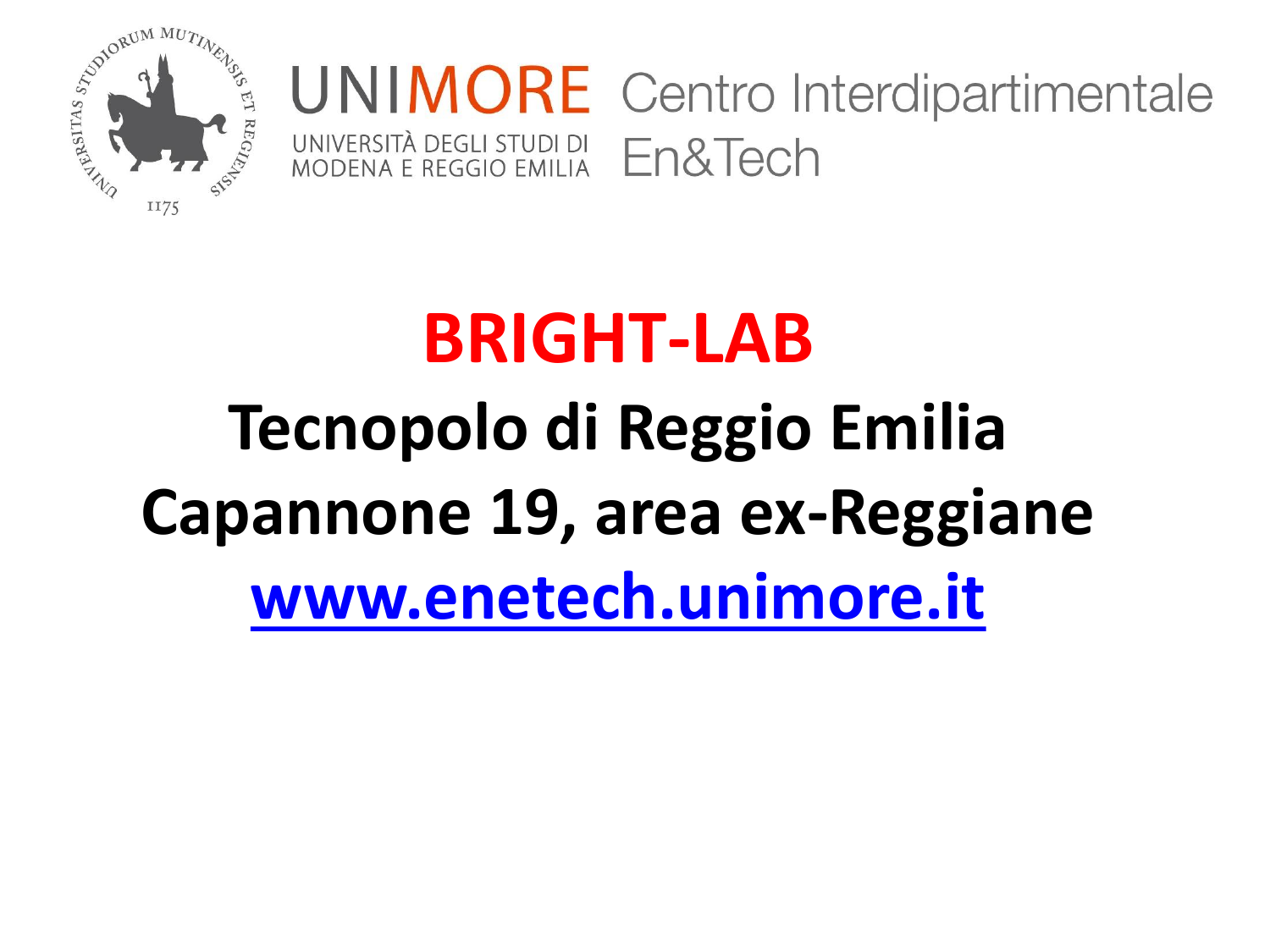# Lab capabilities 1/2

- ➢ **Measurements for qualification, selection and benchmarking of LEDs, LED arrays, light engines, LED lamps, lighting systems:**
- Electro-thermal-optical characterization
- Radio- and photometric measurements:
	- ❖ Radiant flux(W), luminous flux (lm), and efficiency as a function of current and temperature,
	- ❖ Spectral density of radiant flux and luminous flux,
	- ❖ luminance (cd/m<sup>2</sup> ) and illuminance (lux).
- Colorimetry:
	- ❖ CCT,
	- ❖ Cromatic coordinates,
	- ❖ Color render index (CRI).



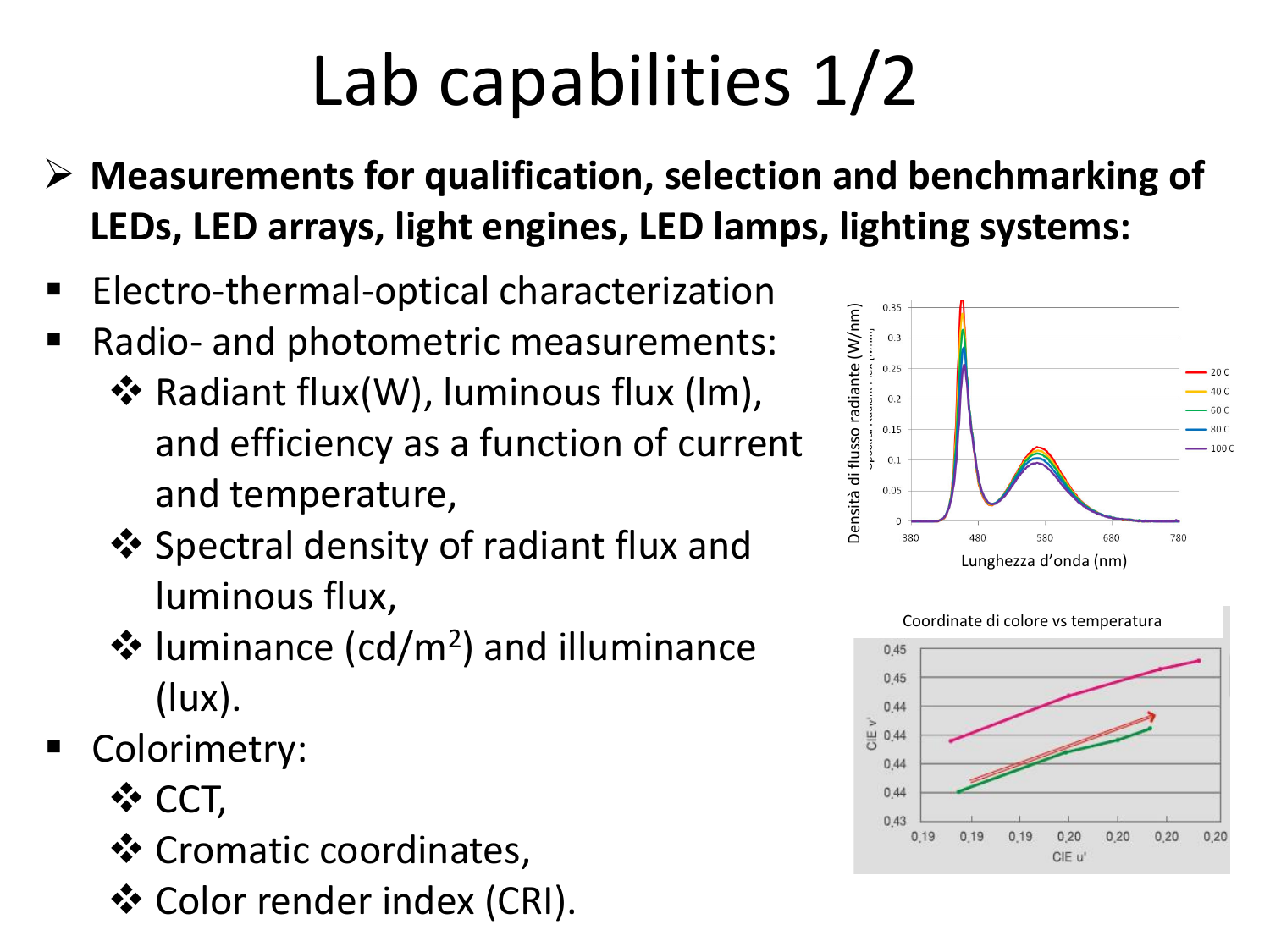## Lab capabilities 2/2

- Goniometric characterization
	- ❖ Radiant/luminous flux as a function of angle,
	- ❖ Cromaticity and CRI as a function of angle.



- ➢ **Surface reflectance** (eg solar concentrators)
- ➢ **Radiance and luminance of LCD displays**
- ➢ **Engineering services for product development:** 
	- Design of LED drivers
	- Optical design (lenses, mirrors, concentrators)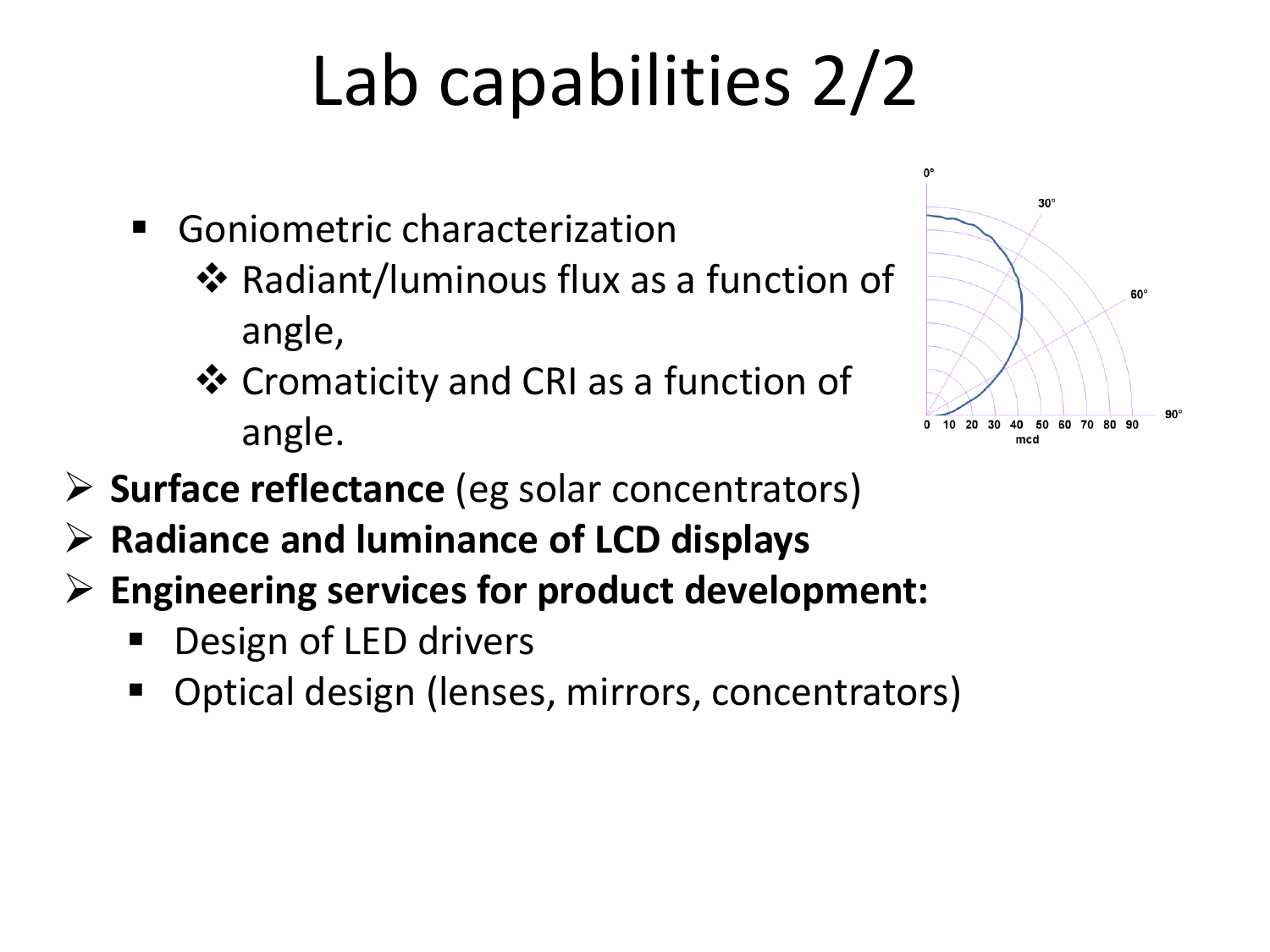## Instruments

### ➢ **ETO system:**

- Integrating sphere (20")
- Temp control: 15°-100°C, 6" termochuck.
- Spectrophotometer: 250-900 nm





### ➢ **Radiogoniometer:**

- DUT with diagonal up to 72 cm
- Spectrophotometer: 380-780 nm